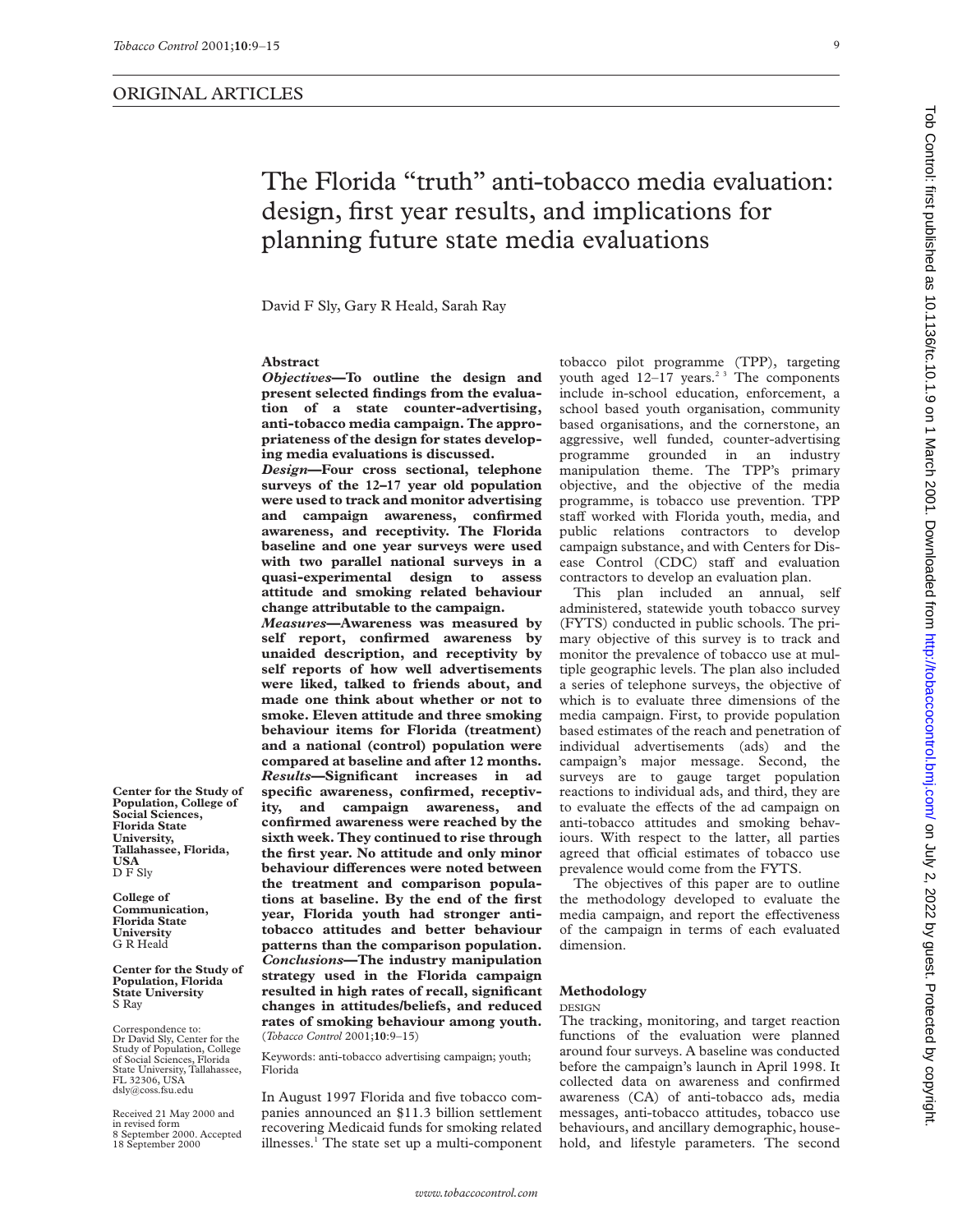survey—the Florida anti-tobacco media evaluation (FAME)—was conducted about six weeks into the campaign. This survey's objective was to measure initial campaign message penetration and youth reactions to ads so it was much shorter than the baseline. Two additional first year surveys were planned for September 1998 (six months into the campaign) and May 1999, the end of the campaign's first year. The questionnaire used in the six and 12 month surveys closely parallelled the baseline. Through the first year ad gross rating points averaged about 1600 per quarter. By multiplying reach times frequency of exposure this suggests there were about 16 planned exposures per quarter. It is important to realise that this measure does not indicate the number of times an ad is seen by a member of the target population. Rather, it represents the number of times all persons may see an ad based on an estimate of all viewers at a time when an ad is aired.

To assess whether the media campaign was changing anti-tobacco attitudes/beliefs and tobacco use behaviours a quasi-experimental design was adopted. This design involved identifying a population that parallelled the Florida target except for its exposure to the (treatment) media campaign. Only four states (Arizona, California, Massachusetts, Oregon) had launched, or were thought to possibly launch, organised, large scale, anti-tobacco programmes with notable media components. A number of studies show that cohorts of young people across the USA have become more similar in their attitudes, behaviours, and lifestyles<sup> $+7$ </sup> so the comparison (control) so the comparison (control) population adopted was 12–17 year olds in states excluding the above four. Representative samples from the comparison population were interviewed at baseline and 12 months using instruments that parroted the FAME survey.

In short, the evaluation design included six surveys: four of the treatment population, and two of the comparison national population. FAME survey content was designed to track and monitor the reach, penetration, and receptivity of ads and the campaign's message theme, and to assess how changing levels of reach, penetration, and receptivity are related to anti-tobacco attitudes/beliefs and behaviours. The national surveys were timed and designed to allow parallel measurements in the control population not exposed to the "truth" campaign.

#### SAMPLES

An array of potential sampling frames was considered including random digit dialling, "cleaned" lists of random numbers, and targeted random numbers to rosters of public school students from Department of Education records, school directories, and household records maintained by the National Center for Health Statistics for their ongoing data collection programme. The random dialling methods were ruled out early. The reasons for this are discussed in detail elsewhere,<sup>8</sup> but related to Florida's unique demographic structure, and the desire to have population, not household, based samples. Other potential sampling frames were ruled out by legal or

bureaucratic restrictions, or concerns over their representativeness.

Another venue for sampling frames considered was the purchase of a vendor generated list. One such vendor specialises in the school age population. <sup>8</sup> We were able to determine that their files contained an estimated one half of persons in the targeted ages in Florida. The sources from which they obtain their information include both public and private school directories and yearbooks, as well as camps, clubs, and community based organisations providing charitable services as well as subscription lists and other market research sources. The vendor's files include name, address, telephone number, sex, ethnicity, and expected graduation date. This information was used to generate a randomly selected list of names stratified to be representative of the target by region, sex, ethnicity, and age. This source offered the added advantage of allowing us to refer to a specific individual by name as each call was made. The vendor maintains an office in each state that is responsible for assembling state data and reporting it to a central office. We estimated coverage for individual states varies from about 15% to over 65% with the lowest percentages in states with the smallest populations. <sup>8</sup> To resolve this problem for the national samples, we aggregated state data to census regions and stratified on the parameters used for Florida. Comparisons with the latest available estimates showed no significant differences for either sample and their referent population along a number of dimensions not stratified for including percentage living in a single parent/ guardian household and percentage attending private/public schools. Targeted sample sizes were 1800 for the FAME surveys and 1000 for the national surveys.

#### TELEPHONE PROCEDURES

Interviewers were college students and teachers who received six hours of training, and were required to pass a "test interview". Interviews were conducted in English or Spanish. Average completion time (except for the shorter June FAME) was under 25 minutes. All interviews began with a scripted message asking for the parent or legal guardian of the target child by name. Up to five callbacks were made to reach the parent. Parents were informed of the call's purpose and that their child would receive a payment of \$12.50 for participating. If the parent/guardian gave consent, and the child was present, we immediately spoke with the child. If the child was not present, or was unable to participate at that time, a callback time was arranged. Up to five callbacks were made per child. Youth interviews began with an informed consent statement.

An analysis of response rates, and the characteristics of youth by parent and youth refusal, was completed. We found no significant differences between surveys on any of the factors considered.<sup>8</sup> <sup>9</sup> Refusal rates at the parent level have averaged less than 10%; at the child level less than 6%. However, parents of young females have consistently been more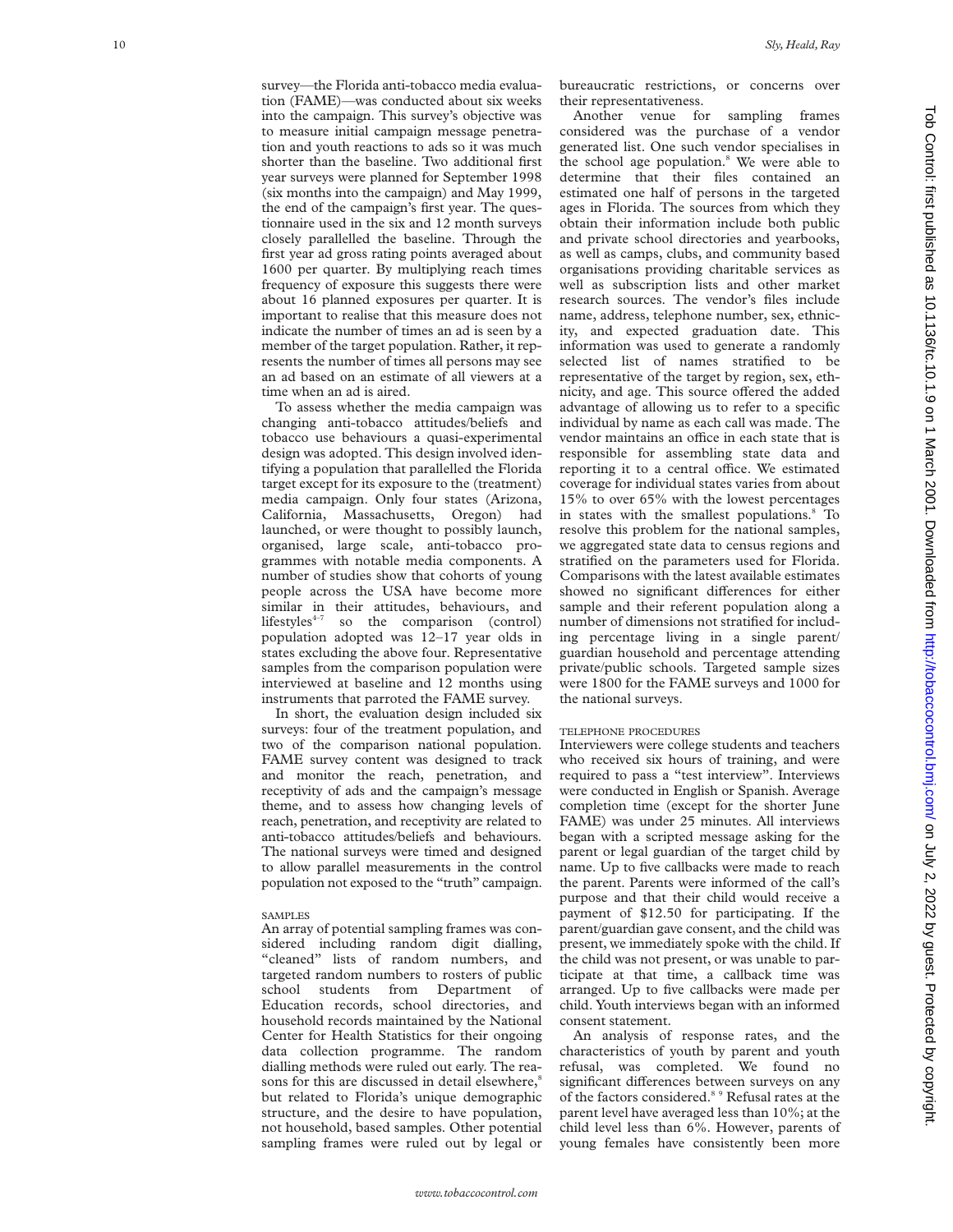likely to refuse permission than both all parents and parents of young males. Refusal rates for this group have still been low (under 13%). After allowing for callbacks, one out of every 1.397 numbers called produced an interview; the average response rate was just under 69%. At the end of each interview, respondents were asked if they would be willing to be interviewed again; 98% gave positive replies. Interviewers self assessed each interview on three dimensions. Interviewers reported they had reason to believe someone was listening in or present in the immediate area for 8.5% of interviews, and for about 21% of these, that the respondent appeared bothered or distracted by this. This was more likely for middle school youth (12%) than high school youth (8%). There has been no systematic bias in reports of tobacco use between respondents reported having someone listening in or present, and those who did not.<sup>9</sup> This could, in part, be a function of placing the tobacco use items at the end of the interview. Interviewers reported fewer than  $4\%$  of respondents had difficulty understanding any questions asked.

#### **MEASURES**

In the analysis below we focus on campaign CA and ad specific awareness and CA. Attention is given to television (TV) ads because detailed analyses have shown that respondents who were aware and CA of TV ads were also respondents aware of ads delivered by other media forms. That is, few respondents who reported being aware of ads, or who confirmed their awareness of ads delivered by other media, did not also claim awareness and confirm it for TV ads.

Awareness, CA, and receptivity of antitobacco ads were measured from one series of items asking about each specific ad in each survey. The first item in this sequence provided reference to a single "cue" within the context of the generally worded item: "Have you recently seen an anti-smoking advertisement that showed 'cue'?" Respondents who gave a positive reply to this item were coded as aware. To measure CA, respondents were asked two additional items. The first required the respondent to describe details of the ad with no additional cues. The second required the respondent to describe the main message or theme of the ad with no cues. Responses that repeated the cue or that were general (for example, "don't smoke") were not coded as confirmed. Respondents who were aware of an ad were asked three questions to gauge their reactions to it: did they like the ad, did they talk to friends about it, and did the ad make them think about whether or not they should smoke?

The Florida and the national baselines contained the same three TV ads. These were nationally popular public service announcements (PSAs) that had been developed in Arizona, had a deglamorisation theme, and were available through the CDC media resource centre. The successive FAME survey contained three TV ads. These had industry manipulation themes and were produced by the Florida media contractor. For the one year national survey we worked with the CDC and its distribution contractor to determine what had been the three most frequently ordered TV ads over the year. These ads were used in the one year national survey. In the analysis below respondents were counted as aware and CA if they claimed awareness (or CA) of any ad in a flight.

We also report data for four measures of campaign, as opposed to ad specific, CA; two were derived from unaided items. The first measure was derived from two items. Respondents were asked if they were aware of any anti-tobacco or anti-smoking campaign occurring in Florida. If they replied "yes," they were asked for the major theme of the campaign to CA. A second item was used to measure campaign "brand awareness". In the discussion this is referred to as "logo confirmation". This was measured by asking respondents to indicate what they thought of when they saw the word "truth" inside an oval—the symbol for the campaign. Respondents were coded as CA if they repeated one of the campaign's major themes or tag lines—that is, "our brand is truth, their brand is lies".

The third measure of campaign CA is a composite of ad CA. In addition to the TV component, the campaign included limited radio, billboard, and display ads as well as promotional items such as stickers, lanyards, hats, and T shirts. Items similar to those used to measure CA of TV ads were used to confirm awareness of each of these. For each FAME survey a composite measure of media campaign CA was calculated by coding each person who confirmed on any one of these or a TV ad as confirmed. The last measure of campaign CA is the percentage of respondents who confirmed on at least one of the three above measures.

Data are also presented for selected anti-tobacco attitudes/beliefs items. Each was asked of respondents in the FAME and national surveys. Respondents were asked to report if they strongly agreed, agreed, disagreed or strongly disagreed with each. In the analysis, these categories are collapsed to agree/disagree. All tobacco behaviour measures are based on self reports.

## EVALUATION HYPOTHESES

Two sets of hypotheses were established for evaluation purposes. The first relates to the media programme's reach and penetration of the target, and the target's reaction to it. The first of these hypotheses was set by contractual arrangement; the media contractor was to receive a bonus if CA of the campaign reached 85% by the end of the first year. This was the "tracking hypothesis". A second hypothesis was that the target would be more receptive to an organised, central theme directed set of ads than PSAs. This hypothesis was grounded in communications theory generally,<sup>10-13</sup> and in previous research suggesting the "industry manipulation" theme had a high appeal to youth.14–16 The second set of hypotheses was tested with the quasi-experimental design. These hypotheses postulated a campaign effect would produce greater change in Florida than in the nation: awareness and CA of ads, greater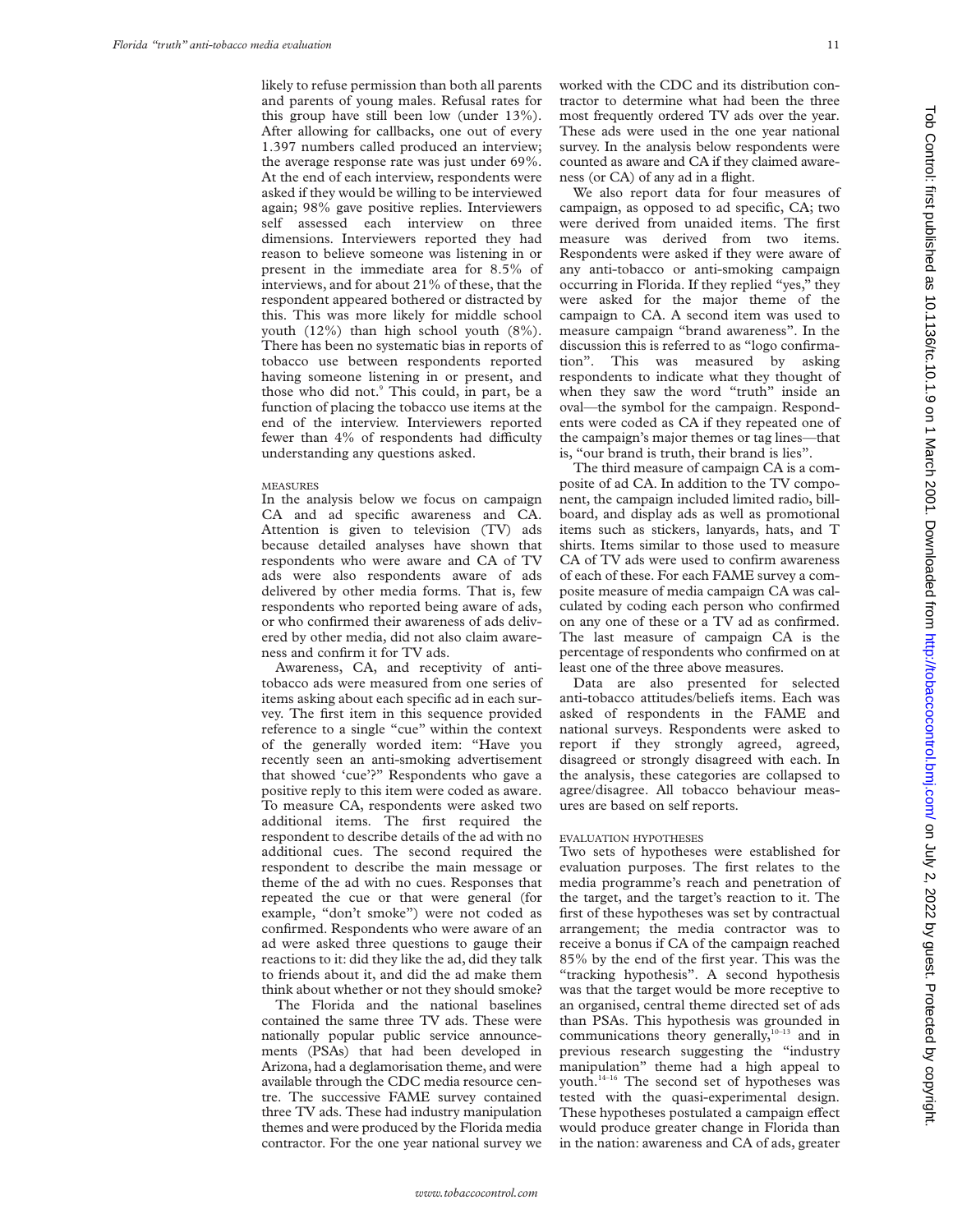

*Figure 1 Percentage of Florida samples showing confirmed awareness on four "truth" campaign measures 1998-99.*



*Figure 2 Percentage of Florida samples showing awareness and confirmed awareness of "truth" TV advertisements 1998-99.*



*Figure 3 Percentage of Florida samples showing awareness of combined TV ads and receptivity to the ads 1998-99. Only persons claiming awareness were asked the receptivity items; however, in order to measure target population reaction to the ads the total population is used as the denominator.*

receptivity, more anti-tobacco attitudes/beliefs change, and reduced tobacco behaviours.

## **Results**

CONFIRMED AWARENESS OF THE TRUTH CAMPAIGN

Figure 1 shows the trajectory of campaign CA for four measures over the first year. After six weeks about 40% of youth confirmed awareness of both the major theme and the "truth" logo. These measures (that validate one another) largely moved on the same course through the year with logo CA reaching just under 70% by May 1999. The media programme's reach is illustrated by the parallel movement of the two upper lines. By May 1999, 93% of youth confirmed awareness of at least one ad run in the last flight. Taking all other campaign components into account raised CA only slightly (to about 96%). The first evaluation hypothesis was met by the sixth month (September 1998), and it was exceeded in the last six months.

# AWARENESS, CONFIRMED AWARENESS, AND RECEPTIVITY OF TV ADVERTISEMENTS

By the end of the first year nearly 89% of the total (93%) media CA was accounted for by TV ads (fig 2). These data are important for two additional reasons. First, the pre-campaign PSAs ran for roughly an equivalent time as the start of the campaign and the June survey. The state governor used his power to have the precampaign PSAs run during prime time and far more frequently than normal for PSAs. Yet, by June the level of CA of "truth" ads was more than double that for the PSAs. Second, the gap between self reported awareness and CA was greater at baseline when the PSAs were run. With each successive survey the levels of self reported ad awareness and CA converged. This suggests that the "hard hitting", direct, "in your face" industry manipulation "truth" ads produced visuals and messages that were more likely to be retained by the target exposed to them than the milder, humour oriented PSAs.

The first set of bars in fig 3 show that before the campaign's start when ads were PSAs, 37% of the target reported liking the ads; after one year 83% reported seeing ads they liked. Similar increases occurred for the other two items measuring how well the target reacted to ads. The percentage reporting television ads which made them think about whether or not they should smoke increased from 28% to 61%, and the percentage reporting talking with friends about ads rose from 10% to 34%.

# FLORIDA/NATIONAL COMPARISONS

Table 1 shows the levels of awareness, CA, and receptivity of anti-tobacco ads at baseline and one year for Florida and the nation. At baseline these were the same three ads, and the higher levels of awareness (54% *v* 41%) and CA (32% *v* 6%) for Florida undoubtedly reflect the governor's exuberance to air ads before the "truth" campaign— that is, the higher levels of exposure in Florida suggested by these measures are a function of ads having been run more frequently, and at times when PSAs are not normally aired. This influence is also reflected in the receptivity measures; all were higher at baseline in Florida than the nation. The national baseline figures are probably indicative of what might have been expected in Florida had there been no special airing of PSAs. Even with this baseline distortion the data suggest a "campaign effect". The level of CA in Florida rose to nearly 89% by year's end. Nationally, it increased to 30%, approximating Florida's CA at baseline. The national increase may reflect the country's rising anti-tobacco sentiment, and the rising acceptability and increased pressure to air anti-tobacco PSAs. By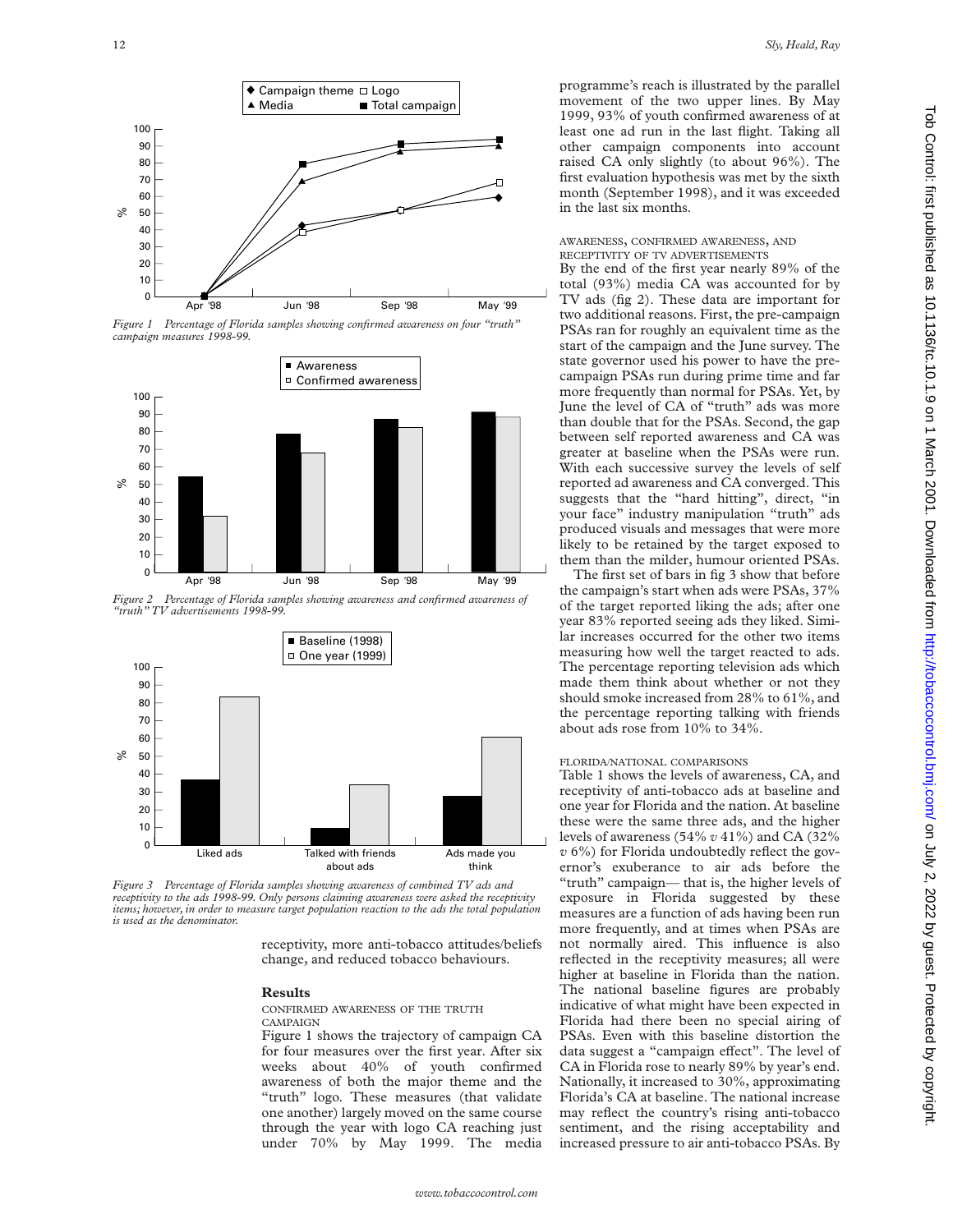*Table 1 Percentage of baseline and 1999 Florida and national samples claiming and confirming awareness of anti-tobacco television advertisements and the percentage of those claiming awareness who were receptive\**

|                          | Florida     |             | National   |             |  |  |  |
|--------------------------|-------------|-------------|------------|-------------|--|--|--|
| Awareness/receptivity    | 1998 CI+    | 1999 CI+    | 1998 CI±   | 1999 CI+    |  |  |  |
| Self reported awareness  | 54.1 (3.03) | 91.7(1.68)  | 41.1(3.66) | 54.6 (3.71) |  |  |  |
| Confirmed awareness      | 32.0(2.83)  | 88.6 (1.93) | 6.1(1.78)  | 30.2(3.42)  |  |  |  |
| Liked ad                 | 36.8(2.93)  | 83.2 (2.00) | 20.9(3.03) | 39.6 (3.32) |  |  |  |
| Talked with friends      | 10.0(1.82)  | 33.6 (2.87) | 2.6(1.18)  | 5.1(1.64)   |  |  |  |
| Made think about smoking | 28.1 (2.89) | 61.2(2.96)  | 16.3(2.75) | 30.2 (3.42) |  |  |  |

 $\star_{\gamma^2}$  and difference of proportions tests were calculated between samples at baseline and one year, and within samples between baseline and one year. All differences are significant at the  $p < 0.001$  level.

CI, confidence interval.

year's end, two receptivity measures were twice as high in Florida as the nation, and the "talked with friends" measure was six times greater.

The primary outcome variables are attitudes/beliefs about the tobacco industry and smoking behaviours. At baseline we did not know the specific content of "truth" campaign ads, but we did know they were going to have a general industry manipulation theme. This prohibited tailoring items to ad specific content. The first six statements in table 2 are those used to measure campaign effects on attitudes/beliefs toward the industry. At baseline, there were no differences between the Florida and national populations; by year's end, significant differences existed for all but one (item 4). The differences were the result of significant increases in anti-tobacco attitudes/ beliefs in Florida with the exception of items 6 and 4. The former ("tobacco companies use advertising to fool young people") remained unchanged at about 80%, while declining nationally, and the latter declined in both populations. For three of the industry manipulation items (1, 4, and 6) the national data show a significant change toward pro-tobacco attitudes/beliefs.

influence. The second (item 8) was included to test the effects of the industry manipulation campaign on anti-tobacco norms. Items 9–11 were included to test target perceptions, and acceptance of the "truth" campaign message delivery. At baseline, two of these items were significantly different for Florida and the nation. Surprisingly, the comparison group was more likely than Florida to indicate (item 7) smoking has nothing to do with being cool, and (item 11) anti-tobacco people are no more honest than pro-tobacco people. After one year the percentage of the Florida target reporting anti-tobacco attitudes/beliefs on each of these items had increased significantly from baseline, except for item 8. Nationally two items (7 and 10) showed increases; three had no changes. Thus, by year's end Florida had a significantly higher percentage of persons with anti-tobacco attitudes/beliefs than the national comparison on all these items, except item 11. On this item the Florida target increased its anti-tobacco level over the year to match the national. These patterns generally hold after age is controlled. The major difference is that younger persons in Florida and the nation had stronger anti-tobacco attitudes/beliefs at baseline, and the Florida target was more likely to develop stronger anti-tobacco attitudes over the year.

Five additional attitude/belief statements are included in table 2 (items 7–11). The first (item 7) was included as a baseline measure to determine if the pre-campaign PSAs had any

For the total populations the prevalence of ever having tried a cigarette and of current cigarette use were not different at baseline (table 3), but significantly more non-smokers in Florida  $(41\%)$  than the nation  $(34\%)$  were susceptible to uptake. For all persons in Florida two measures ("ever tried a cigarette" and "susceptibility") declined significantly

*Table 2 Percentage of Florida and national samples agreeing/disagreeing with selected attitude/belief statements at baseline and 1999 by age*

|                                                                                                                                                                                                                                                                                                                                                                                                                                                                                                               |                      | Florida        |              |              |                |              | National     |                                       |              |              |                                  |              |              |
|---------------------------------------------------------------------------------------------------------------------------------------------------------------------------------------------------------------------------------------------------------------------------------------------------------------------------------------------------------------------------------------------------------------------------------------------------------------------------------------------------------------|----------------------|----------------|--------------|--------------|----------------|--------------|--------------|---------------------------------------|--------------|--------------|----------------------------------|--------------|--------------|
|                                                                                                                                                                                                                                                                                                                                                                                                                                                                                                               |                      | 1998           |              | 1999         |                | 1998         |              | 1999                                  |              |              |                                  |              |              |
| Attitude/belief                                                                                                                                                                                                                                                                                                                                                                                                                                                                                               | % Agree/<br>disagree | All<br>persons | $\leq 15$    | $\geq 16$    | All<br>persons | $\leq 15$    | $\geq 16$    | $\overline{A}\overline{U}$<br>persons | $\leq 15$    | $\geq 16$    | All<br>persons $\leq 15 \geq 16$ |              |              |
| 1. Most people your age do not like TCs<br>2. If people your age knew they were being used by TCs                                                                                                                                                                                                                                                                                                                                                                                                             | А                    | 51.2           | 59.4         | 39.3         | 53.8           | 64.5         | 42.0         | 51.4                                  | 59.6         | 38.3         | 44.4                             | 57.2         | 33.9         |
| just to make money, they would never start smoking<br>3. TCs try to get young people to smoke because older<br>people quit or die                                                                                                                                                                                                                                                                                                                                                                             | A<br>А               | 37.6<br>64.5   | 42.1<br>66.4 | 31.1<br>61.7 | 41.6<br>80.1   | 50.2<br>81.8 | 32.0<br>78.2 | 38.3<br>64.2                          | 44.7<br>64.7 | 27.9<br>63.4 | 37.4<br>63.2                     | 44.2<br>61.7 | 31.5<br>65.2 |
| 4. TCs do good things for people your age like sponsoring<br>concerts, sporting events, and giving away things                                                                                                                                                                                                                                                                                                                                                                                                | D                    | 60.6           | 62.5         | 57.5         | 57.6           | 58.3         | 57.2         | 59.2                                  | 60.5         | 57.8         | 56.8                             | 57.3         | 56.2         |
| 5. TCs should not be blamed for young people who smoke<br>6. TCs use advertising to fool young people<br>7. Smoking has nothing to do with whether or not a person<br>is cool<br>8. Most people your age do not like to be around people<br>who smoke<br>9. Anti-tobacco advertisements have a big influence on<br>people your age<br>10. Most people your age do not believe all the bad things<br>they hear about tobacco products<br>11. Anti-tobacco people are no more honest than<br>pro-tobacco people | D<br>A               | 69.4<br>80.3   | 72.0<br>81.1 | 66.5<br>78.0 | 76.4<br>81.4   | 79.7<br>84.1 | 72.5<br>78.7 | 68.2<br>82.3                          | 71.1<br>84.6 | 66.7<br>79.1 | 68.8<br>77.5                     | 72.8<br>81.9 | 65.9<br>73.7 |
|                                                                                                                                                                                                                                                                                                                                                                                                                                                                                                               | А                    | 64.9           | 64.4         | 66.2         | 74.3           | 73.5         | 75.1         | 69.0                                  | 69.1         | 68.5         | 72.5                             | 70.9         | 74.0         |
|                                                                                                                                                                                                                                                                                                                                                                                                                                                                                                               | А                    | 61.4           | 68.8         | 50.4         | 60.0           | 67.2         | 52.3         | 60.7                                  | 67.0         | 50.5         | 55.8                             | 68.1         | 45.3         |
|                                                                                                                                                                                                                                                                                                                                                                                                                                                                                                               | A<br>D               | 60.8<br>34.3   | 62.4<br>37.7 | 58.1<br>29.1 | 71.9<br>43.4   | 77.5         | 65.9         | 61.7<br>35.3                          | 67.2<br>35.2 | 53.8<br>35.3 | 63.8<br>39.2                     | 72.5<br>40.5 | 56.3         |
|                                                                                                                                                                                                                                                                                                                                                                                                                                                                                                               | D                    | 57.4           | 56.9         | 58.4         | 63.4           | 44.5<br>63.3 | 41.6<br>63.8 | 64.2                                  | 66.0         | 61.6         | 64.6                             | 64.7         | 38.0<br>64.4 |
|                                                                                                                                                                                                                                                                                                                                                                                                                                                                                                               |                      |                |              |              |                |              |              |                                       |              |              |                                  |              |              |

TCs, tobacco companies

At baseline the percentage different on an attitude/belief between Florida and the national sample was significant for items 7 and 11 for the total, 7, 9, and 11 for  $\leq$  15, and 2, 9, 10, and 11 for  $\geq$  16. One year later the percentage difference between Florida and the national sample was significant except for items 4 and 11 for the total, 4, 8, and 11 for  $\leq 15$ , and

2, 4, 7, and 11 for  $\ge 16$ .

In Florida significant increases in anti-tobacco attitudes/beliefs occurred over the year except for item 6 for the total, 2 and 6 for  $\leq 15$ , and 2, 4, 6, and 8 for  $\geq 16$ . Nationally, attitudes/beliefs did not change significantly or became more pro-tobacco except for items 7 and 10 for the total, 9 and 10 for  $\leq 15$ , and 2, 7, 9, 10, and 11 for  $\geq 16$ .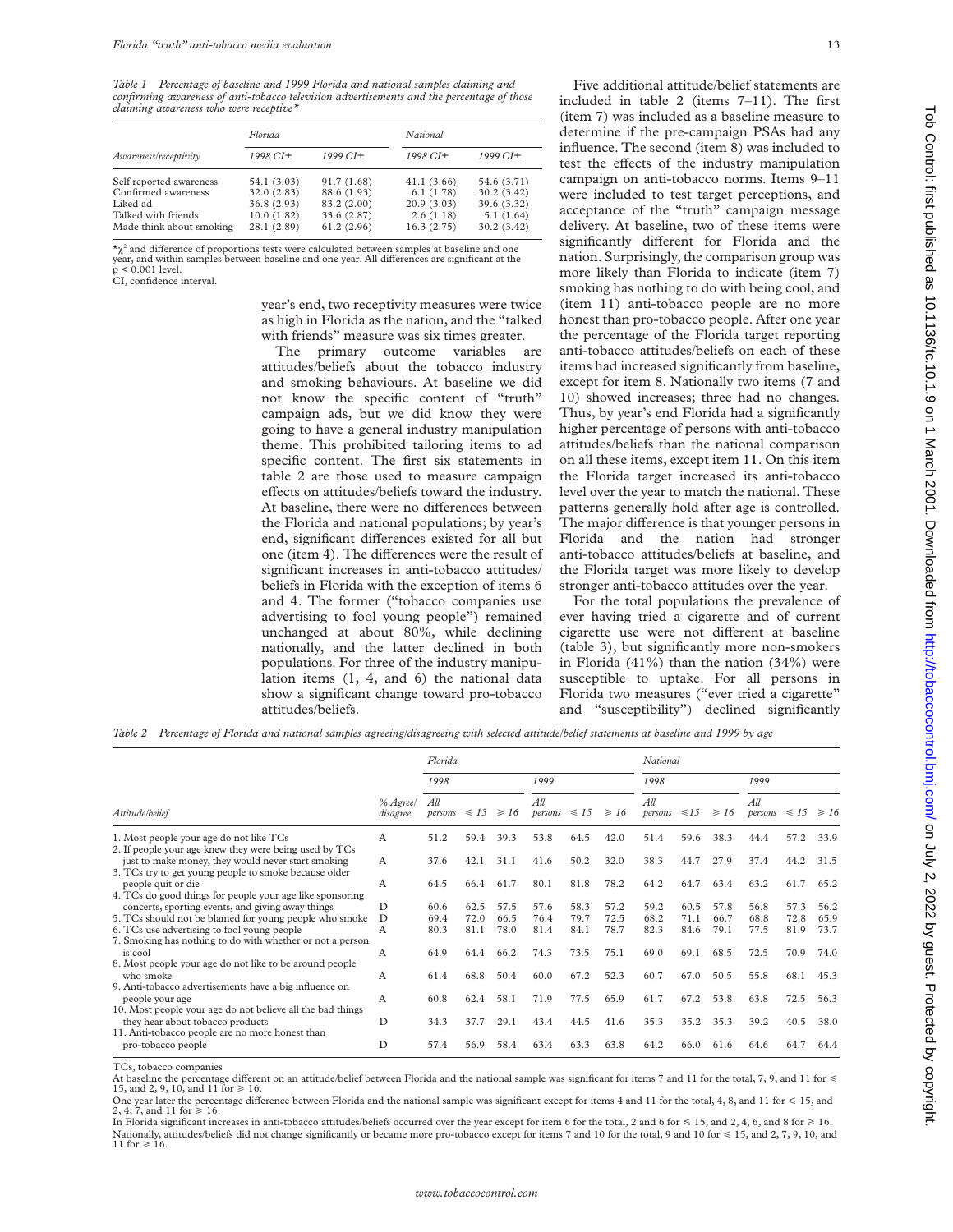*Table 3 Tobacco use behaviour related measures for the Florida target and the national comparison group at baseline and one year*

|                         | Prevalence  |            |            |             |                    |                     |  |
|-------------------------|-------------|------------|------------|-------------|--------------------|---------------------|--|
|                         | Florida     |            | National   |             | % Change           | % Change            |  |
| Tobacco use measures    | 1998 CI±    | 1999 CI±   | 1998 CI±   | 1999 CI±    | Florida<br>1998-99 | national<br>1998-99 |  |
| All persons             |             |            |            |             |                    |                     |  |
| Ever tried a cigarette  | 42.1(2.28)  | 36.6(2.25) | 40.7       | 39.0        | $-13.1$            | $-4.2*$             |  |
| Current cigarette user  | 13.8 (1.59) | 12.6(1.53) | 12.6       | 14.1        | $-8.9$             | $11.9*$             |  |
| Susceptible non-smokers | 40.7(2.25)  | 27.3(2.06) | 33.8(2.68) | 33.6 (2.66) | $-32.9$            | $-0.6*$             |  |
| Under 16                |             |            |            |             |                    |                     |  |
| Ever tried a cigarette  | 33.4 (2.17) | 26.7(2.02) | 30.5       | 29.7 (2.42) | $-20.1$            | $-2.6*$             |  |
| Current cigarette user  | 9.9(1.38)   | 7.2(1.12)  | 7.0(1.44)  | 8.6(1.21)   | $-27.3$            | $22.9*$             |  |
| Susceptible non-smokers | 37.0 (2.19) | 21.0(1.95) | 27.3(2.52) | 27.8(2.53)  | $-43.2$            | $1.8*$              |  |
| 16 and over             |             |            |            |             |                    |                     |  |
| Ever tried a cigarette  | 55.5        | 51.5       | 56.1       | 52.7        | $-7.2$             | $-6.1$              |  |
| Current cigarette user  | 19.8        | 20.6       | 21.0       | 22.8        | 4.0                | 8.6                 |  |
| Susceptible non-smokers | 45.4 (2.36) | 38.0(2.31) | 45.6       | 43.5(2.62)  | $-16.3$            | $-4.6*$             |  |

Ever tried is defined by having taken even a puff or two at any time and current use is defined as having taken at least a pu two in the 30 days before the survey. Susceptibility is defined by having at least one best friend who smokes

At baseline there was a significant difference between the prevalence of susceptible non-smokers between Florida and the national sample for all persons and persons under 16.

Between baseline and the end of year 1 significant decreases in prevalence occurred for all persons in Florida for ever tried and susceptibility, for all three measures for persons under 16, and for susceptibility for persons 16 and over. The only significant change occurring at the national level was for current cigarette use for persons under 16.

One year significant differences between Florida and the national estimates exist for susceptibility for all persons, for all three<br>measures for persons under 16, and for susceptibility for persons 16 and over.

Confidence intervals (CI) are shown for estimates involved in significant relations at the  $p \ge 0.05$  level.

 $*$ Indicates a significant difference in the percentage change between Florida and the nation at the  $p \ge 0.05$  level.

during the campaign's first year, but the decline in current cigarette use was not significant. In the comparison group, however, current cigarette use increased by more than it decreased in Florida. For the other two measures there was no change in the national estimates. The data for the total population masks differences between younger and older youth. Among persons under 16 years old the only difference between Florida and the nation at baseline was for susceptibility; non-smoker susceptibility was higher in Florida than nationally. Over the first year, significant declines occurred for each measure among under 16 youth in Florida, while nationally no change occurred in the prevalence of persons who had tried a cigarette or susceptibility, and current use actually increased. By the end of the first year, each measure of tobacco use behaviour was significantly lower in Florida than the nation. Among youth 16 years old and over the only significant change occurred in the prevalence of non-smokers susceptible.

#### **Discussion**

The TPP is multicomponent, and while there can be little doubt that some of the "effects" detected through the quasi-experimental design might be attributable to components other than the media, through the first year these were probably minimal. In part this reflects the fact that it is easier to reach large numbers of persons with a mass media programme than through any other component. Programme planners realised this so expectations for first year contributions from other components were low as emphasis was placed more on planning for these than having them fully operational. Thus, by the end of year 1 only 7% of Florida youth were aware of anti-tobacco groups at their school, and 3.7% reported participating in Students Working Against Tobacco (SWAT) sponsored activities. The number of youth reporting membership

in, or participating in activities of, community based organisations was even lower. Similarly, 93% of smokers reported knowing places to purchase cigarettes "with no questions asked," and only an estimated 8% of students had comprehensive tobacco education in their schools. In short, there should be little doubt that most effects detected through the first year were due to the media programme.

The design and specific measures proved well suited to test both sets of evaluation hypotheses. The tracking and monitoring hypotheses showed that over the course of the year, awareness, CA, and receptivity of specific ads and the campaign increased significantly. Not shown here is that although the ad and campaign measures showed some significant differences by ethnicity and region in June, these disappeared by the six month survey. Whether these differences would have self corrected without the June survey is not known, but the information was valuable and led to corrective steps. One benefit of a survey early in a campaign is its potential for identifying these types of problems.

Having repeated surveys is beneficial. In addition to providing programme staff and the media contractor with updated information, repeated surveys can play an important public relations and political function. In the case of the "truth" campaign a segment of the general public and some legislators were critical of the ads and the industry manipulation approach, if not any counter-advertising campaign. Demonstration of the CA and appeal of ads to the target population through frequent press releases can help to silence and win over critics. In Florida, this function of the survey was enhanced when results of the second FYTS were released showing a decline in cigarette use in the target population, and when a parallel decline was confirmed in the 12 month FAME.